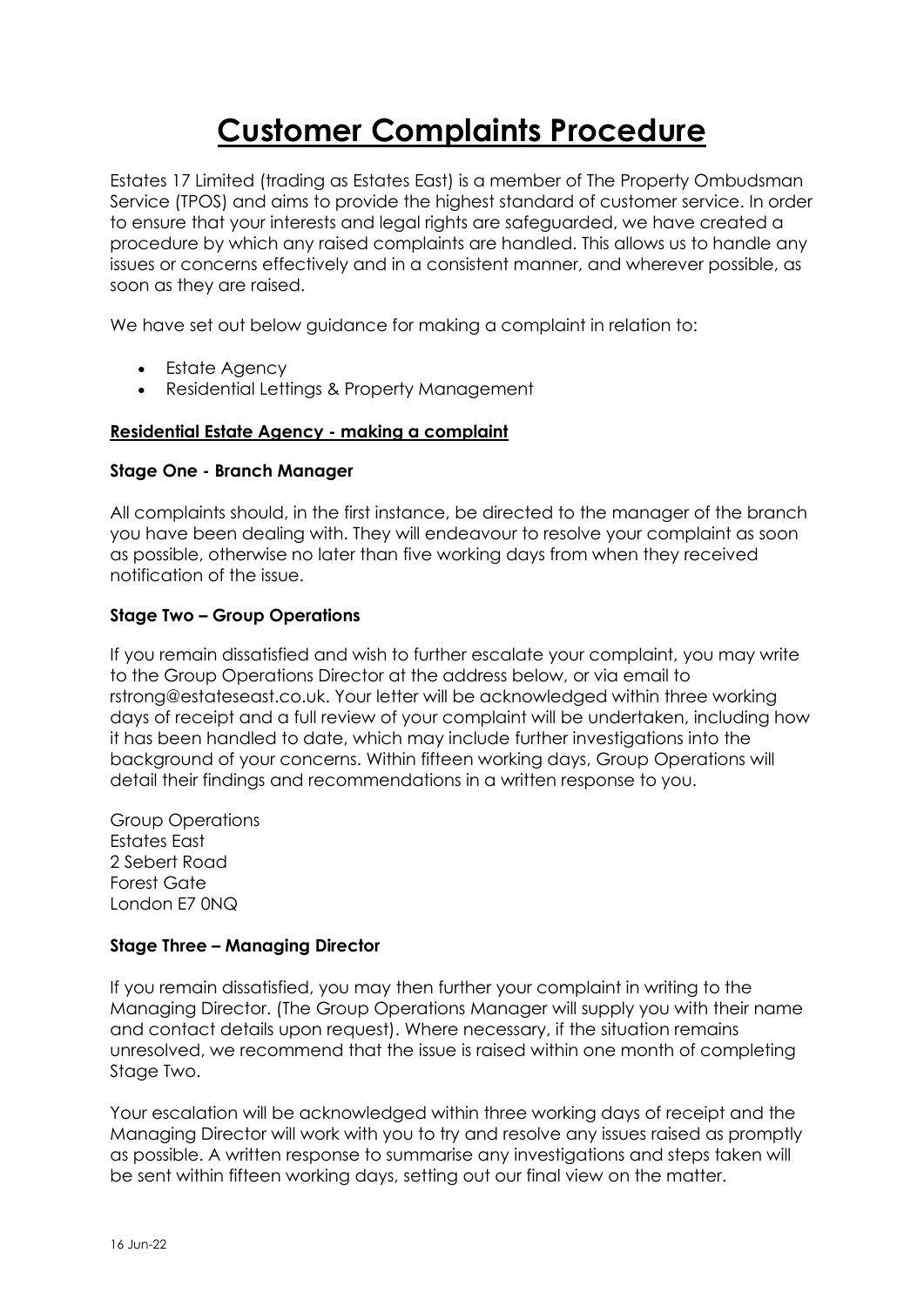# **Stage Four - The Property Ombudsman**

After you have received our final view letter, if you are still not satisfied with the proposed resolution (or more than 8 weeks have elapsed since the complaint was first made) you can request an independent review from The Property Ombudsman Service (TPO), without charge. Details of how to do this are contained within the final view letter.

The contact details of TPO are as follows:-

The Property Ombudman Milford House 43 Milford Street Salisbury Wiltshire SP1 2BP 01722 333306 [admin@tpos.co.uk](mailto:admin@tpos.co.uk) [www.tpos.co.uk](http://www.tpos.co.uk/)

Please note that if you do wish to contact TPO, you must do so within 12 months of the date of the final view letter.

It is also important to note that TPO will not consider your complaint until our internal Customer Complaints Procedure has been exhausted.

# **Residential Lettings & Property Management - making a complaint**

# **Stage One – Branch Manager or Department Head**

All complaints should, in the first instance, be directed to the Manager of the Branch or the Department Head of the Property Management Team you have been dealing with.

The manager/department head will endeavour to resolve your complaint within 5 working days.

# **Stage Two – Group Operations**

If you remain dissatisfied and wish to further escalate your complaint, you may write to the Group Operations Director at the address below, or via email to rstrong@estateseast.co.uk. Your letter will be acknowledged within three working days of receipt and a full review of your complaint will be undertaken, including how it has been handled to date, which may include further investigations into the background of your concerns. Within fifteen working days the Group Operations Director will detail their findings and recommendations in a written response to you.

Group Operations Estates East 2 Sebert Road Forest Gate London E7 0NQ